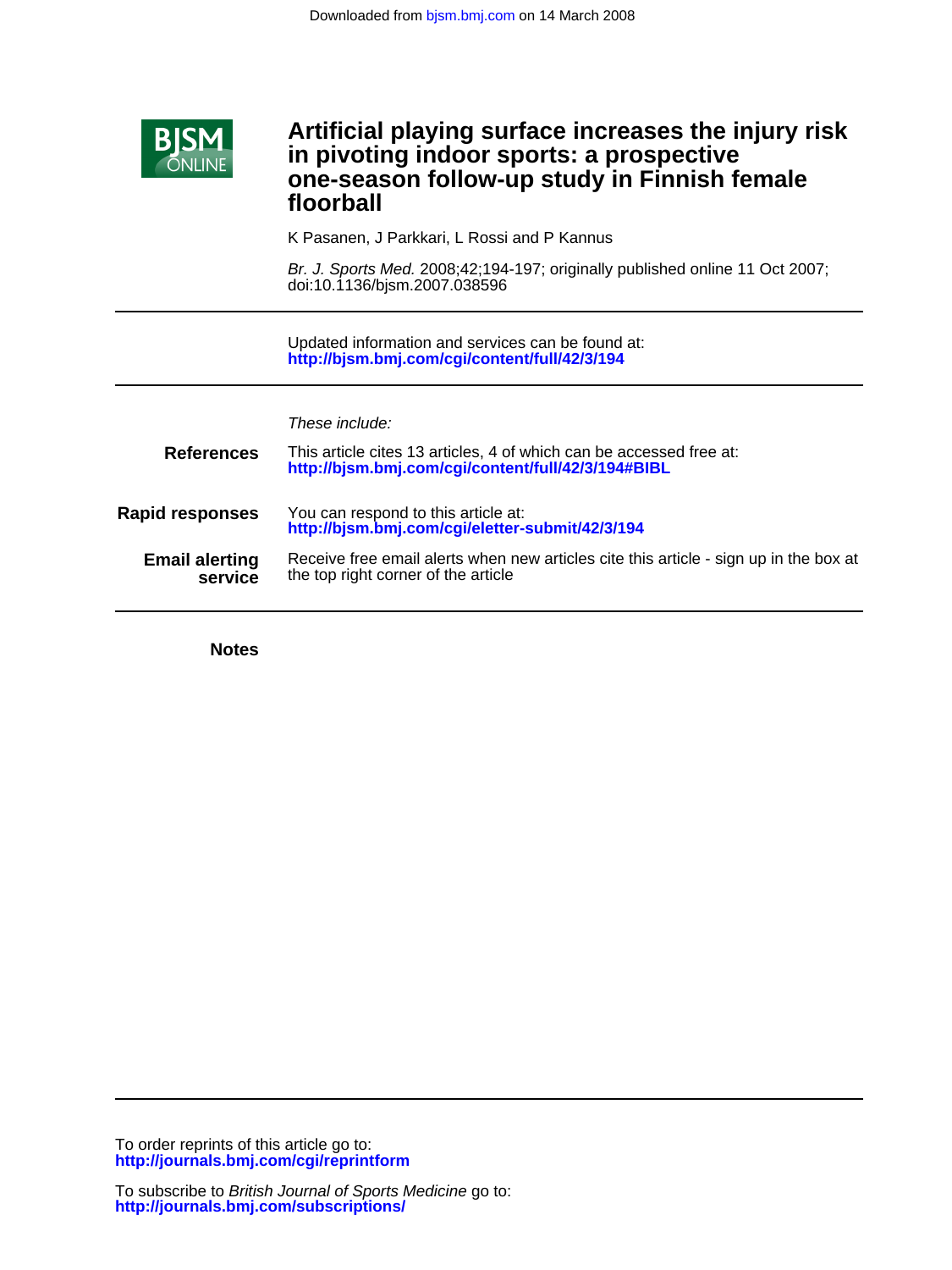<sup>1</sup> Tampere Research Center of Sports Medicine, UKK Institute, Tampere, Finland; <sup>2</sup> Injury and Osteoporosis Research Center, UKK Institute, Tampere, Finland

Correspondence to: Ms K Pasanen, Tampere Research Center of Sports Medicine, UKK Institute, PO Box 30, FIN-33501 Tampere, Finland; kati.pasanen@uta.fi

Accepted 9 August 2007 Published Online First 11 October 2007

# Artificial playing surface increases the injury risk in pivoting indoor sports: a prospective one-season follow-up study in Finnish female floorball

K Pasanen,<sup>1</sup> J Parkkari,<sup>1</sup> L Rossi,<sup>1</sup> P Kannus<sup>2</sup>

# ABSTRACT

**Objectives:** To compare the injury risk in pivoting indoor sports between two different surfaces: artificial floors and wooden floors.

**Methods:** Female players ( $n = 331$ ) from 26 top-level Finnish floorball teams were followed for one competitive season (6 months). All traumatic game related time-loss injuries were recorded. Injury incidences were calculated as the number of injuries per 1000 game hours for both surfaces. Incidence rate ratios (IRRs) were obtained from Poisson regression models.

**Results:** Over the competitive season, 62 traumatic injuries occurred during the games. The injury incidence per 1000 playing hours was 59.9 (95% CI 43.2 to 83.0) on artificial floors and 26.8 (95% CI 18.2 to 39.3) on wooden floors, the adjusted IRR being twofold higher (IRR  $= 2.1$ ; 95% CI 1.2 to 3.5,  $p = 0.005$ ) on artificial floors than wooden floors. The risk for non-contact injuries (adjusted  $IRR = 12.5$ ; 95% CI 2.9 to 54.9,  $p = 0.001$ ) and severe injuries (adjusted IRR  $=$  3.3; 95% CI 0.9 to 10.9,  $p = 0.052$ ) was especially high when playing on artificial floors.

**Conclusions:** The study attested that the risk of traumatic injury in pivoting indoor sports is higher when playing on artificial floors than wooden floors. The higher shoe–surface friction on the former surface is likely to explain the higher injury risk.

Floorball is a fast growing indoor team sports that has become very popular in Europe during the last decade. The International Floorball Federation consists of 38 member associations with more than 3700 clubs and more than 250 000 licensed players. The largest member associations are in Sweden, Finland, Switzerland, Czech Republic and Norway.1 Floorball can be described as hockey played indoors on a court  $(20\times40 \text{ m})$  surrounded by a low board. Each of the opposing teams consists usually of 15–20 players, and five field players and a goalkeeper are on the court at the same time. The players use graphite compound sticks and a light plastic ball. Playing time is  $3\times20$  min. The playing surface can consist of wood (parquet) or artificial materials (plastic covering).

There seem to be two main factors involved in surface-related injuries: hardness of a surface and friction between the sports shoe and surface. Hardness of surface has been associated with overuse injuries in soccer.<sup>2</sup> High friction has been suggested to be an important risk factor of traumatic injuries. Powell and Schootman<sup>3</sup> compared knee injury risk between artificial turf and natural grass in American football. They found

that higher friction between players' shoe and surface on artificial turf slightly increased the risk of knee ligament injuries. Also, higher friction may lead to increased running speed. Field hockey and football players had higher running speeds on artificial surface compared with natural grass.<sup>45</sup> Higher playing speeds may increase the risk of collision injuries. On the other hand, if the friction is too low then this may cause slipping-related injuries.

A possible connection between surface and injury risk in indoor team sports has rarely been studied. Olsen and colleagues<sup>6</sup> compared the rate of injury of the anterior cruciate ligament (ACL) of the knee between artificial and wooden floors in team handball and found higher ACL risk for female players on artificial floors. The influence of floor type on injury risk has not been investigated in floorball.

Although growing in popularity, floorball is a sports known to produce lots of injuries, the knee and ankle being the most commonly injured sites.<sup>7-</sup> <sup>10</sup> Use of artificial surfaces has increased in floorball venues in recent years, and this may partly explain the growing injury rate in this sports.<sup>9 10</sup> The purpose of this prospective study was to compare the incidence of traumatic floorball injuries between two surfaces: artificial floors and wooden floors

# METHODS

#### **Participants**

Female players ( $n = 331$ ) were recruited from 26 Finnish top level floorball teams (Elite league and First division). The study arrangements in each participating team confirmed that the coach and contact person of the team agreed to co-operate with the research group. A contact person and coach told the players about the upcoming investigation before the follow-up period started. Final participation was based on the informed consent of each player.

All players who were injury- and symptom-free at the onset of the study completed a questionnaire about background information including anthropometrics, previous injuries, floorball experience and training participation. Table 1 shows the baseline characteristics of players.

# Exposure registration

Each player wrote-up her active floorball game time hours in her personal exercise diary. Exposure time was counted for both floor types: active game hours on artificial floors and on wooden floors.

194 Br J Sports Med 2008;42:194–197. doi:10.1136/bjsm.2007.038596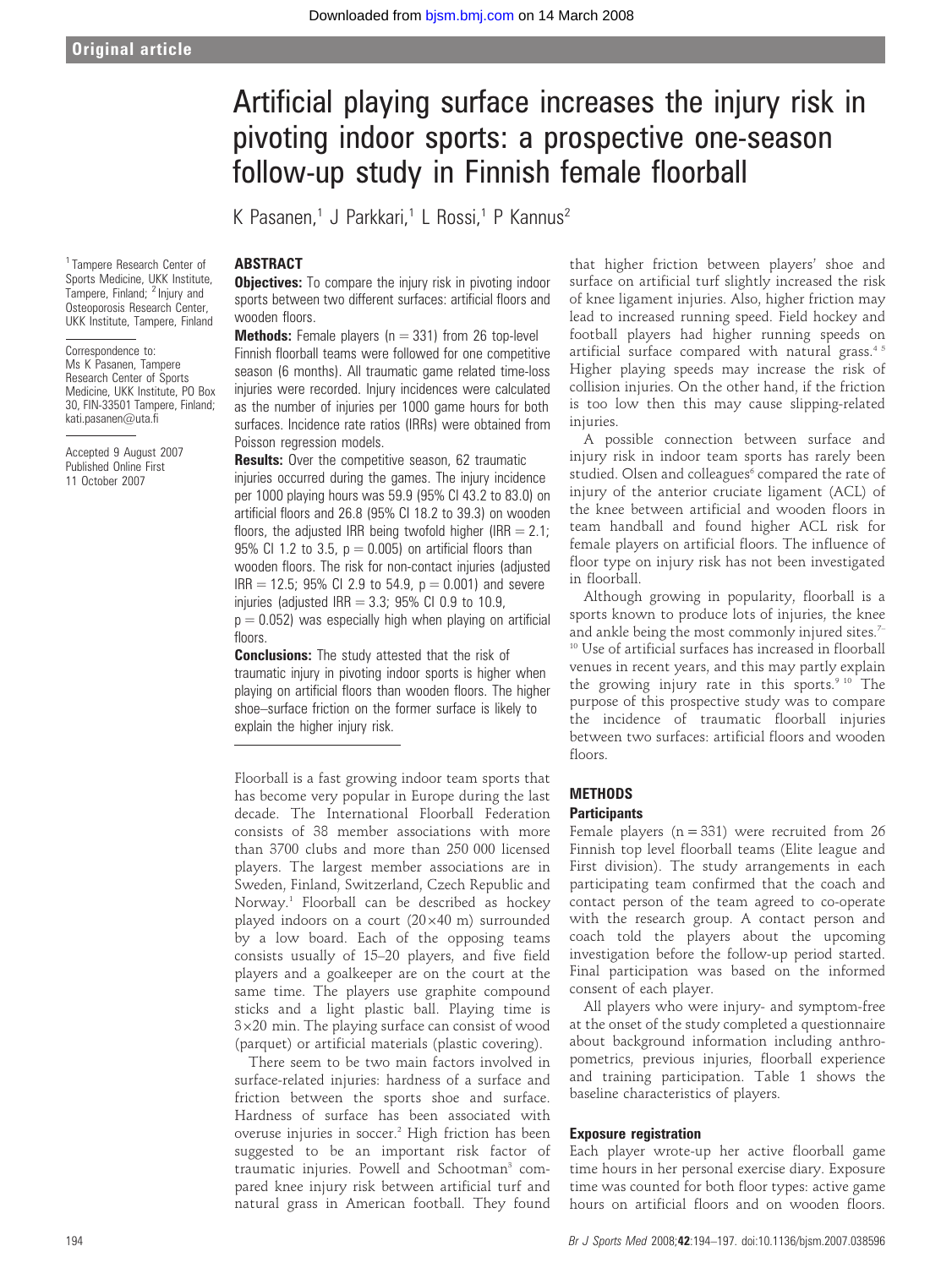| <b>Table 1</b> Characteristics of players $(n = 331)$ |      |     |  |
|-------------------------------------------------------|------|-----|--|
| <b>Characteristic</b>                                 | Mean | SD  |  |
| Age (years)                                           | 25.5 | 5   |  |
| Height (cm)                                           | 166  | 5   |  |
| Weight (kg)                                           | 61.5 | 6.5 |  |
| Floorball experience (years)                          |      | 3   |  |
| Training per week (h)                                 | 5    |     |  |

Information on the floor type (parquet or artificial floor) at each game was given by the Finnish Floorball Federation. All teams played on both playing surfaces during the season.

# Injury registration

All injuries were registered with a structured questionnaire. Table 2 gives details about the questionnaire. After each followup month, the contact person collected the questionnaires and diaries, and mailed them to the research group. The study physician, in turn, contacted the injured player after every new injury and checked the accuracy and consistency of the completes questionnaire. Additionally, once per month the researchers contacted the teams to check the completeness and coverage of the registration concerning new injuries.

#### Injury definitions

An injury was defined as any traumatic injury occurring during a regular Elite league or First division floorball game making the player unable to participate a game or practice session during the following 24 h. Injuries occurring in practices or in other games (eg, European cup, National cup, junior games or tournaments) were excluded. The severity of injury was defined according to Ekstrand and colleagues: minor injury, an injury causing absence from practice of 1–7 days; moderate injury, an injury causing absence from practice of 8–28 days; major injury, an injury causing absence from practice of more than 28 days.<sup>2</sup>

### Drop-outs during the study

Seventeen players (5%) dropped out during the study period: nine stopped playing floorball for an unknown reason and eight because of severe injury. In addition, two new players were included in the study in the middle of the season, immediately after they started to play floorball in the participating teams. Data from these players who dropped out or joined in during the study were included in the analyses for the time they participated.

|  |  |  |  |  |  |  | Table 2 Injury data collected in the standardised questionnaire |
|--|--|--|--|--|--|--|-----------------------------------------------------------------|
|--|--|--|--|--|--|--|-----------------------------------------------------------------|

| 1.  | Age                                                              |
|-----|------------------------------------------------------------------|
| 2.  | Team name                                                        |
| 3.  | <b>Division</b>                                                  |
| 4.  | Date of injury                                                   |
| 5.  | Name of the venue where the injury occurred                      |
| 6.  | Type of game                                                     |
| 7.  | Field position when the injury occurred                          |
| 8.  | Type of the floor when the injury occurred (parquet, artificial) |
| 9.  | Injury location                                                  |
| 10. | Injury type                                                      |
| 11. | Cause of the injury (how the injury occurred)                    |
| 12. | Treatment for the injury                                         |
| 13. | Time-loss from practices/games (how many days)                   |
| 14. | Diagnosis of the injury (made by a physician)                    |
|     |                                                                  |

#### Statistical analysis

Analyses were performed with STATA, version 8.2 (2004; Stata Corporation, Lakeway Drive, TX, USA). The injury incidence was expressed as the number of injuries per 1000 h of playing and presented with 95% CIs. The incidence rate ratio (IRR) was defined as the rate of injury on the artificial floors versus the rate of injury on the wooden floors. The unadjusted and adjusted IRRs were obtained from a Poisson model. A p value  $<$ 0.05 was considered significant. Age-adjustment was used in statistical analyses on the grounds of somewhat different exposure times on the two floor types in different age groups. Other adjustments were done by body mass index, training volume, floorball experience and previous injuries.

# RESULTS

#### Exposure and injuries during the season

A total of 230 floorball games were evaluated for floorball injuries sustained while playing on artificial floors or wooden floors. The game exposure on wooden floors was 971 game hours versus 601 game hours on artificial floors. During the season, 51 players sustained 62 traumatic injuries in regular league games. Seven players had two injuries and two players had three injuries during the season. The average age of the injured players was 26 (SD 5) years. The total injury rate was 39.4 (95% CI 30.7 to 50.6) per 1000 game hours.

#### Comparison between two floor types

Of the total of 62 injuries, 36 injuries occurred on artificial floors and 26 on wooden floors. The injury incidence per 1000 game hours was 59.9 (95% CI 43.2 to 83.0) on artificial floors versus 26.8 (95% CI 18.2 to 39.3) on wooden floors. Unadjusted IRR of all traumatic injuries was 2.2 (95% CI 1.4 to 3.7,  $p = 0.002$ ) on artificial floors compared with that on wooden floors.

Unadjusted lower limb IRR was 2.1 (95% CI 1.2 to 3.7,  $p = 0.012$ ) on artificial floors versus wooden floors. Unadjusted IRR of the most severe injuries was 3.6 times higher (95% CI 1.1 to 11.8,  $p = 0.032$ ) and of non-contact injuries 13.7 times higher  $(95\% \text{ CI } 3.2 \text{ to } 59.4, \text{ p} < 0.001)$  on artificial floors. Seven of the knee injuries on artificial floors (7/8) were severe, while on wooden floors three severe knee injuries occurred (3/7). ACL rupture incidence per 1000 game hours was 5.0 (95% CI 1.6 to 5.5) on artificial floors versus 2.1 (95% CI 0.5 to 8.2) on wooden floors. Unadjusted ACL rate ratio was thus 2.4 (95% CI 0.4 to 14.5,  $p = 0.332$ ) for artificial surfaces.

Table 3 shows the injury incidences and adjusted IRR between the two floor types. The effect of adjustment on the unadjusted IRR values was small.

#### **DISCUSSION**

The aim of the present study was to compare the incidence of traumatic floorball injuries between two surfaces: artificial floors and wooden floors. This study showed, for the first time, that the overall risk of traumatic injury for female floorball players is twofold higher on artificial floors than wooden floors. Moreover, the risk for severe injuries was clearly increased on the artificial surface.

Our study had several strengths. The information was collected prospectively producing good coverage of injuries and high accuracy of exposure times. The study physician interviewed the injured players and checked the accuracy of individual injury information. Each player kept a diary on her personal playing periods for each game, and information on the floor type (parquet or artificial floor) at each game was given by the Finnish Floorball Federation.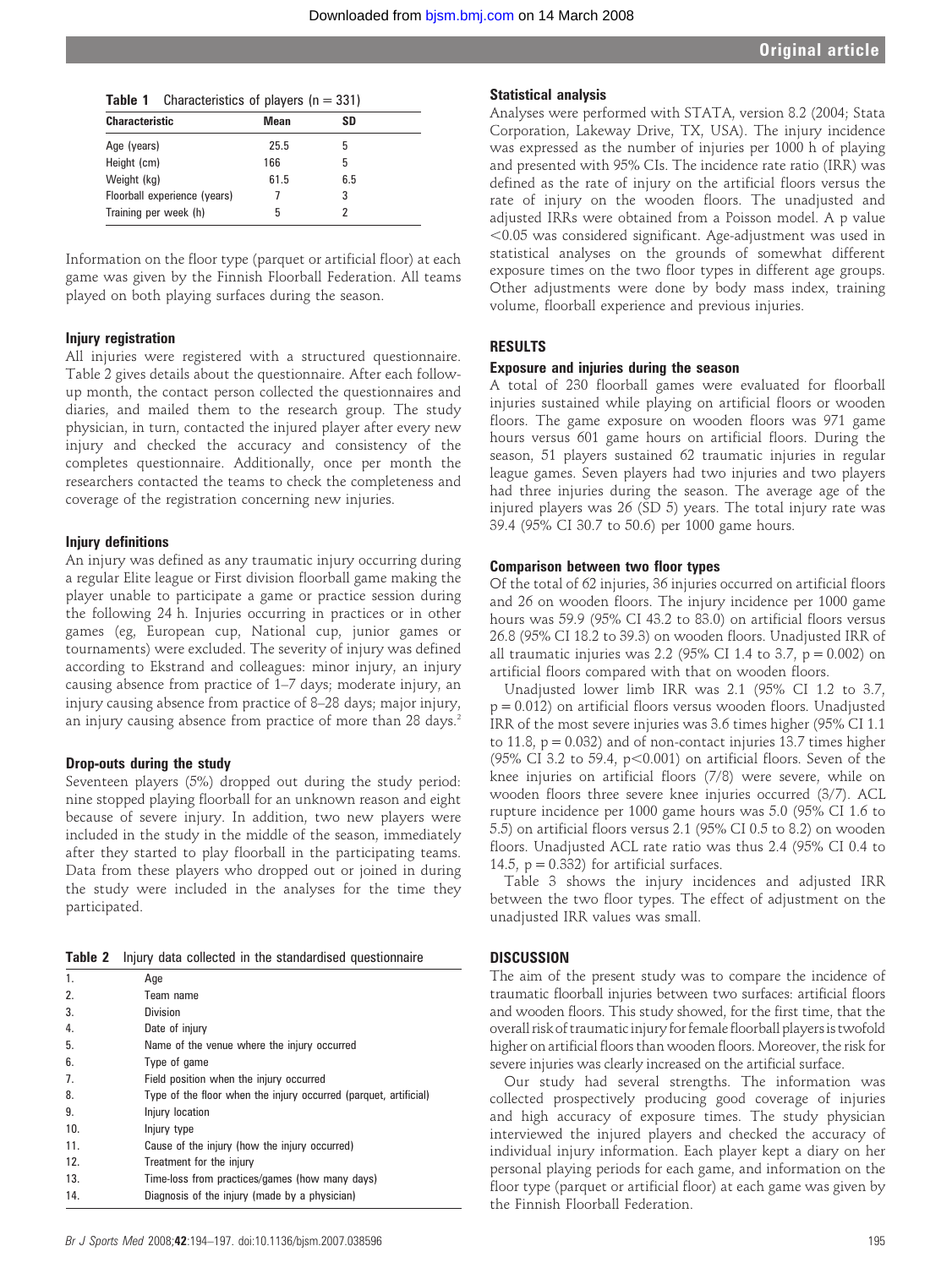|  |  | Table 3 Number and incidence (per 1000 playing hours) of injury and adjusted IRR for two floor types |  |  |  |  |  |  |  |  |  |  |  |
|--|--|------------------------------------------------------------------------------------------------------|--|--|--|--|--|--|--|--|--|--|--|
|--|--|------------------------------------------------------------------------------------------------------|--|--|--|--|--|--|--|--|--|--|--|

|                              | <b>Artificial floors</b>         |                               | <b>Wooden floors</b> |                              |                             |       |  |
|------------------------------|----------------------------------|-------------------------------|----------------------|------------------------------|-----------------------------|-------|--|
|                              | Incidence<br>Incidence<br>n<br>n |                               |                      | IRR <sup>*</sup>             | p Value                     |       |  |
| All traumatic injuries       | 36                               | 59.9 (43.2 to 83.0)           | 26                   | 26.8 (18.2 to 39.3)          | $2.1$ (1.2 to 3.5)          | 0.005 |  |
| Injury location              |                                  |                               |                      |                              |                             |       |  |
| Lower limb                   | 27                               | 44.9 (30.8 to 65.5)           | 21                   | 21.6 (14.1 to 33.1)          | $2.0$ (1.1 to $3.5$ )       | 0.022 |  |
| Ankle                        | 8                                | 13.3 (6.7 to 26.6)            | 6                    | 6.2 $(2.7 \text{ to } 13.7)$ | $2.3$ (0.8 to 6.6)          | 0.138 |  |
| Knee                         | 8                                | 13.3 (6.7 to 26.6)            | 7                    | $7.2$ (3.4 to 15.1)          | $1.8$ (0.6 to 5.1)          | 0.264 |  |
| Spine and trunk              | 3                                | $5.0$ (1.6 to 15.4)           | 4                    | $4.1$ (1.5 to 10.9)          | 1.1 $(0.2 \text{ to } 5.0)$ | 0.919 |  |
| Head and neck                | 4                                | 6.7 (2.5 to 7.7)              |                      | $1.0$ (0.1 to $7.3$ )        | 5.7 (0.6 to 53.6)           | 0.126 |  |
| Upper limb                   | 2                                | 3.3 (0.8 to 13.3)             | 0                    |                              |                             |       |  |
| Injury type                  |                                  |                               |                      |                              |                             |       |  |
| Sprain                       | 17                               | 28.3 (17.6 to 45.5)           | 13                   | 13.4 (7.8 to 23.0)           | $2.0$ (0.9 to 4.1)          | 0.065 |  |
| <b>Strain</b>                |                                  | 11.6 $(5.5 \text{ to } 24.4)$ | 3                    | $3.1$ (1.0 to 9.6)           | $3.7$ (0.9 to 14.6)         | 0.062 |  |
| Contusion                    | 8                                | 13.3 (6.7 to 26.6)            | 8                    | 8.2 (4.1 to 16.4)            | 1.4 (0.5 to 3.8)            | 0.526 |  |
| Fracture                     | 0                                |                               | 2                    | $2.1$ (0.5 to 8.2)           |                             |       |  |
| Concussion                   | 2                                | $3.3$ (0.8 to 13.3)           | 0                    |                              |                             |       |  |
| Nerve lesion                 |                                  | $1.7$ (0.2 to $11.8$ )        | 0                    |                              |                             |       |  |
| Laceration                   |                                  | $1.7$ (0.2 to $11.8$ )        | 0                    |                              |                             |       |  |
| Injury situation             |                                  |                               |                      |                              |                             |       |  |
| Contact                      | 19                               | 31.6 (20.2 to 49.6)           | 24                   | 24.7 (16.6 to 36.9)          | 1.2 (0.6 to 2.2)            | 0.578 |  |
| Non-contact                  | 17                               | 28.3 (17.6 to 45.4)           | 2                    | 2.1 (0.5 to 8.2)             | 12.5 (2.9 to 54.9)          | 0.001 |  |
| Injury severity <sup>†</sup> |                                  |                               |                      |                              |                             |       |  |
| <b>Minor</b>                 | 16                               | 26.6 (16.3 to 43.4)           | 17                   | 17.5 (10.9 to 28.2)          | 1.4 $(0.7 \text{ to } 2.9)$ | 0.315 |  |
| Moderate                     | 11                               | 18.3 (10.1 to 33.1)           | 5                    | $5.1$ (2.1 to 12.3)          | $3.3$ (1.1 to 9.7)          | 0.029 |  |
| Major                        | 9                                | 15.0 (7.8 to 28.8)            | 4                    | $4.1$ (1.5 to 11.0)          | $3.3$ (0.9 to 10.9)         | 0.052 |  |

Injury incidence and adjusted IRRs are given with 95% CIs. IRR is obtained from Poisson model (p value from the z test). Significance level was <0.05. \*IRR for artificial floors versus wooden floors. The IRR was adjusted for age, body mass index, training volume, floorball experience and previous injuries.

 $\dagger$ Injury severity: minor = time-loss 1–7 days, moderate = 8–28 days, major = more than 28 days.

The present study confirmed previous findings suggesting that high friction on artificial surfaces is an important risk factor for traumatic injuries. Powell and Schootman<sup>3</sup> compared the injury rates between natural grass and AstroTurf surfaces in American football. They observed that the risk of knee ligament injuries is slightly increased on artificial turf (incidence density ratio = 1.13; 95% CI 1.00 to 1.27).

Orchard and Powell expanded the findings of Powell and Schootman by comparing injury rates between natural grass and AstroTurf surfaces in various weather conditions.<sup>11</sup> There was a reduced risk of ankle (relative risk = 0.69; 95% CI 0.58 to 0.83) and knee (relative risk =  $0.77$ ;  $95\%$  CI 0.66 to 0.91) sprains on natural grass compared with artificial turf. They also showed that cold weather is associated with lower knee and ankle injury risk in both natural grass and AstroTurf outdoor stadiums, probably because cold weather produced lower friction.

We compared injury incidences between two different floor types, which clearly differ from each other in the covering materials and friction properties. However, it must be taken into consideration that all the wooden floors and artificial floors are not similar. Freshly varnished and clean wooden floors can have higher friction than their older dusty counterparts. Also, friction between different artificial floors may vary. In general, however, the artificial floors clearly have higher friction than wooden floors.<sup>6</sup>

A second limitation of our study was that we did not have exact information on players' shoes, although it is known that four to five main shoe brands cover the market in floorball, and the players used the same shoes on both floor types. Ideally, each shoe model should be tested on different surfaces for exact information on friction.

Previous studies on surface-related injuries have focused mostly on outdoor sports. However, it is a well known fact that the risk of knee and ankle ligament injuries is especially high in indoor team sports such as basketball, team handball, volleyball and floor-

ball.<sup>9 10 12-15</sup> Today plastic matting surfaces are commonly used in indoor sports venues, but the influence of different surfaces on injury rate in indoor team sports has scarcely been studied. As mentioned, Olsen and colleagues<sup>6</sup> compared ACL injury rate between artificial and wooden floors in team handball and found more than twofold higher ACL risk for female players on artificial floors (odds ratio =  $2.35$ ;  $95\%$  CI 1.09 to 5.07). Our findings were similar. It seems that the shoe–surface interaction can be a considerable extrinsic risk factor for traumatic injury of lowerlimbs.

In this context it is, however, important to keep in mind that injuries in pivoting sports, particularly of the knee and ankle, are

# What is already known on this topic

- $\blacktriangleright$  Floorball is a sport that often results in traumatic injuries, the knee and ankle being the most commonly injured sites.
- High friction has been suggested to be an important risk factor of traumatic injuries in pivoting sports such as American football or team handball.
- $\triangleright$  Use of artificial surfaces has increased in floorball venues in recent years. However, the influence of floor type on injury risk has not been investigated in floorball.

# What this study adds

- $\blacktriangleright$  The incidence of traumatic floorball injuries is two times higher on artificial floors than on wooden floors.
- $\triangleright$  The risks for non-contact and severe injuries were 12-fold and threefold higher, respectively.